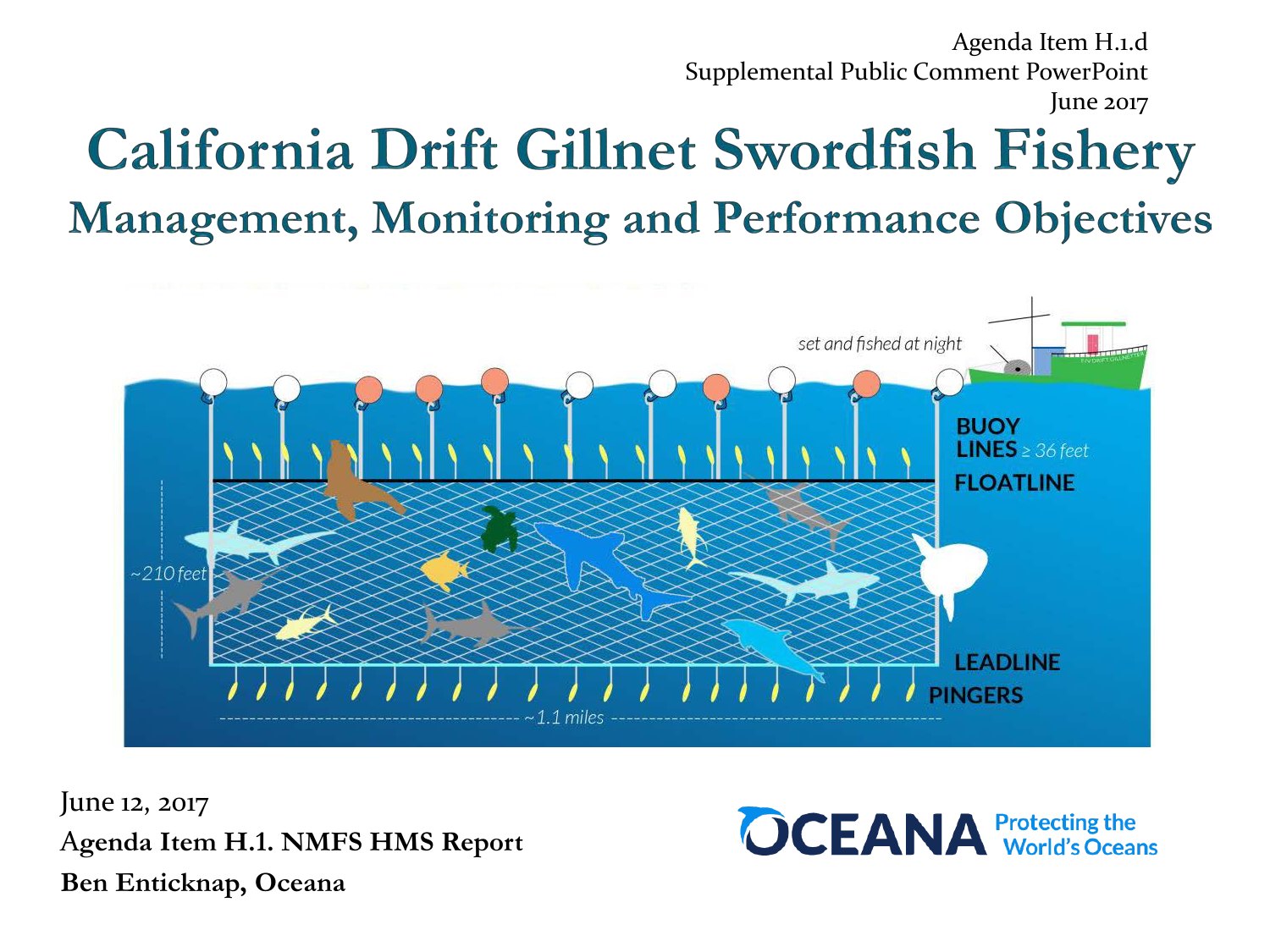## **Since the Council's September 2015 action to minimize and control bycatch**

- 30% minimum observer target not achieved: 2015-16 (10.8%) and 2016-17 (22.4%)
- Council recommended federalization of CA DGN permits
- NMFS signaled it will not issue rulemaking for 100% monitoring
- NMFS withdrew rulemaking on Council recommended hard caps



Performance metric species: Northern right whale dolphin (NOAA, 2003)



Hard cap species: leatherback sea turtle (NOAA, 1997)



Hard cap species: sperm whale (NOAA, 2010)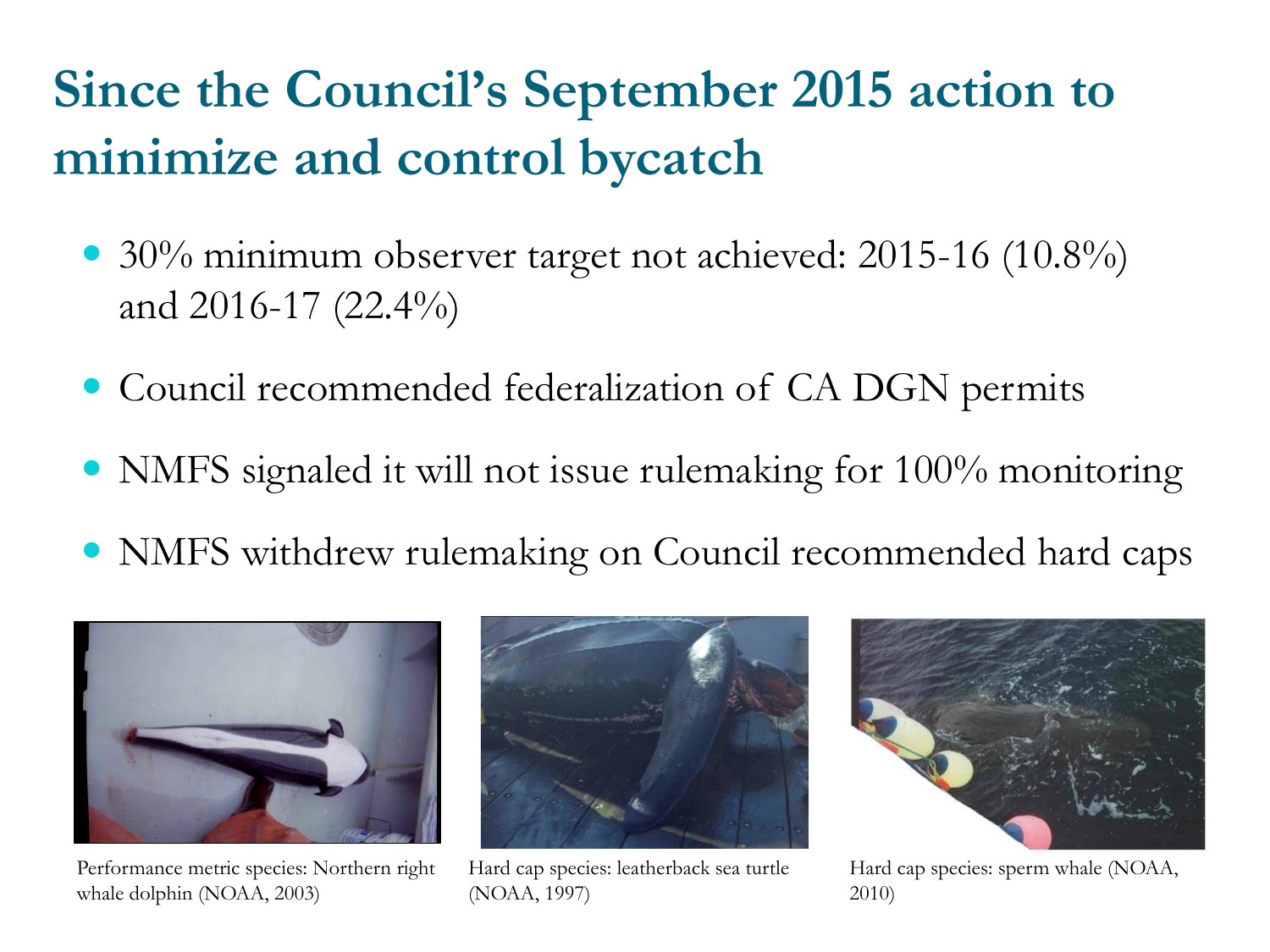## **Drift Gillnet Performance Metrics**

| <b>Marine Mammal Species</b>                  | Annual performance metrics<br>based on total estimated M/SI<br>extrapolated from observer<br>data | 2016-17 total estimated M/SI  |
|-----------------------------------------------|---------------------------------------------------------------------------------------------------|-------------------------------|
| Minke whale                                   | $5\overline{)}$                                                                                   | $\mathbf{o}$                  |
| Short beaked common dolphin                   | 66                                                                                                | 45                            |
| Long beaked common dolphin                    | 24                                                                                                | $\overline{4}$                |
| Risso's dolphin                               | 7                                                                                                 | $\mathbf 0$                   |
| California sea lion                           | 97                                                                                                | $\overline{\mathbf{4}}$       |
| Northern elephant seal                        | 6                                                                                                 | $\mathbf{o}$                  |
| Northern right whale dolphin                  | 11                                                                                                | 27                            |
| Gray whale                                    | 5                                                                                                 | $\mathbf{o}$                  |
| Pacific white-sided dolphin                   | 22                                                                                                | $\mathbf 0$                   |
| <b>Finfish Species</b>                        | Annual performance objectives<br>based on average annual total<br>estimated encounters            | 2016-17 total estimated catch |
| Billfish (other than swordfish)               | 26                                                                                                | 18                            |
| Prohibited sharks (megamouth, basking, white) | $\overline{\mathbf{2}}$                                                                           | $\mathbf 0$                   |
| Hammerhead sharks                             | $\overline{\mathbf{4}}$                                                                           | $\mathbf{o}$                  |
| Manta Ray                                     | $\overline{2}$                                                                                    | $\mathbf{o}$                  |
|                                               |                                                                                                   |                               |

**Observer coverage, 2016-17: 22.4%**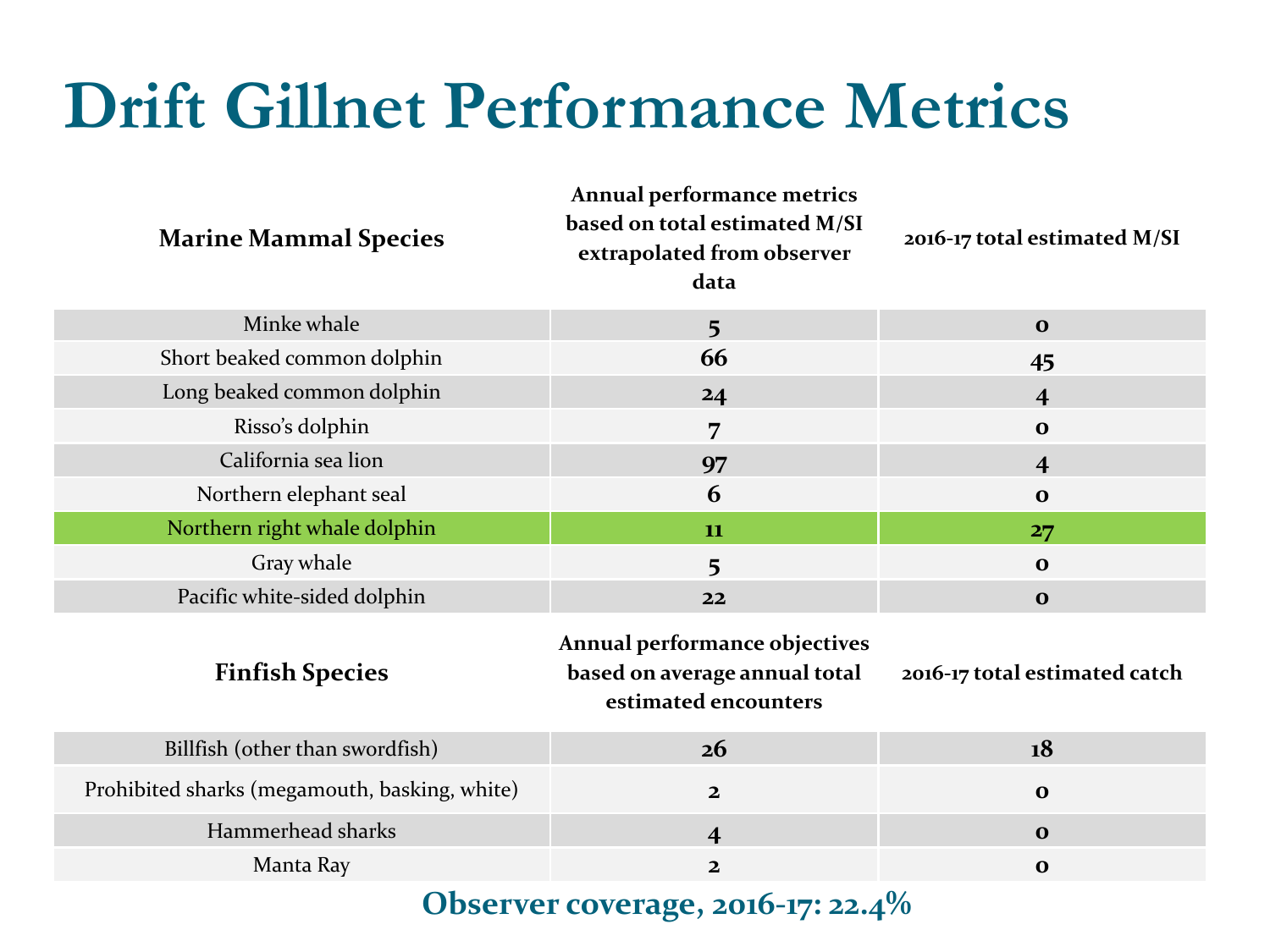**Observed Protected Marine Life Takes 2012-2017 (77% of sets not observed)**



Gray whale observed killed in drift gillnet, 2013